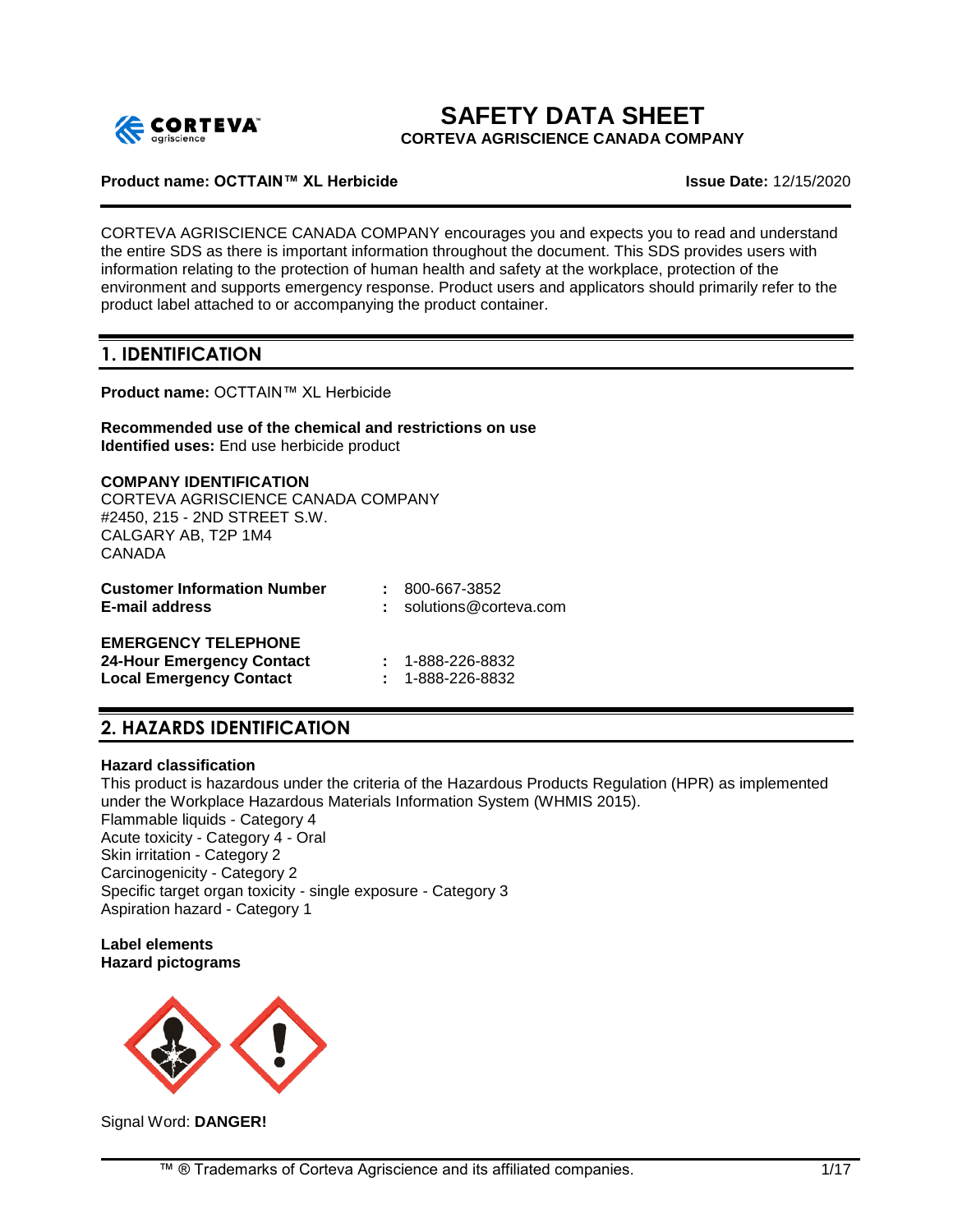# **Hazards**

Combustible liquid. Harmful if swallowed. May be fatal if swallowed and enters airways. Causes skin irritation. May cause drowsiness or dizziness. Suspected of causing cancer.

#### **Precautionary statements**

## **Prevention**

Obtain special instructions before use. Do not handle until all safety precautions have been read and understood. Keep away from heat, hot surfaces, sparks, open flames and other ignition sources. No smoking. Avoid breathing dust/ fume/ gas/ mist/ vapours/ spray. Wash skin thoroughly after handling. Do not eat, drink or smoke when using this product. Use only outdoors or in a well-ventilated area. Wear protective gloves/ protective clothing/ eye protection/ face protection.

## **Response**

IF SWALLOWED: Immediately call a POISON CENTER/ doctor. IF ON SKIN: Wash with plenty of water. IF INHALED: Remove person to fresh air and keep comfortable for breathing. Call a POISON CENTER/ doctor if you feel unwell. IF exposed or concerned: Get medical advice/ attention. Do NOT induce vomiting. If skin irritation occurs: Get medical advice/ attention. In case of fire: Use dry sand, dry chemical or alcohol-resistant foam to extinguish.

# **Storage**

Store in a well-ventilated place. Keep container tightly closed. Store locked up.

#### **Disposal**

Dispose of contents/ container to an approved waste disposal plant.

#### **Other hazards**

No data available

# **3. COMPOSITION/INFORMATION ON INGREDIENTS**

| This product is a mixture.<br><b>Component</b> | <b>CASRN</b>  | <b>Concentration</b>         |
|------------------------------------------------|---------------|------------------------------|
| 2,4-D 2-ethylhexyl ester                       | 1928-43-4     | 50.99%                       |
| Fluroxypyr 1-methylheptyl ester                | 81406-37-3    | 12.17%                       |
| Heavy aromatic naphtha                         | 64742-94-5    | 29.0%                        |
| 1,2,4-Trimethylbenzene                         | $95 - 63 - 6$ | $>= 0.3 - \epsilon = 1.5 \%$ |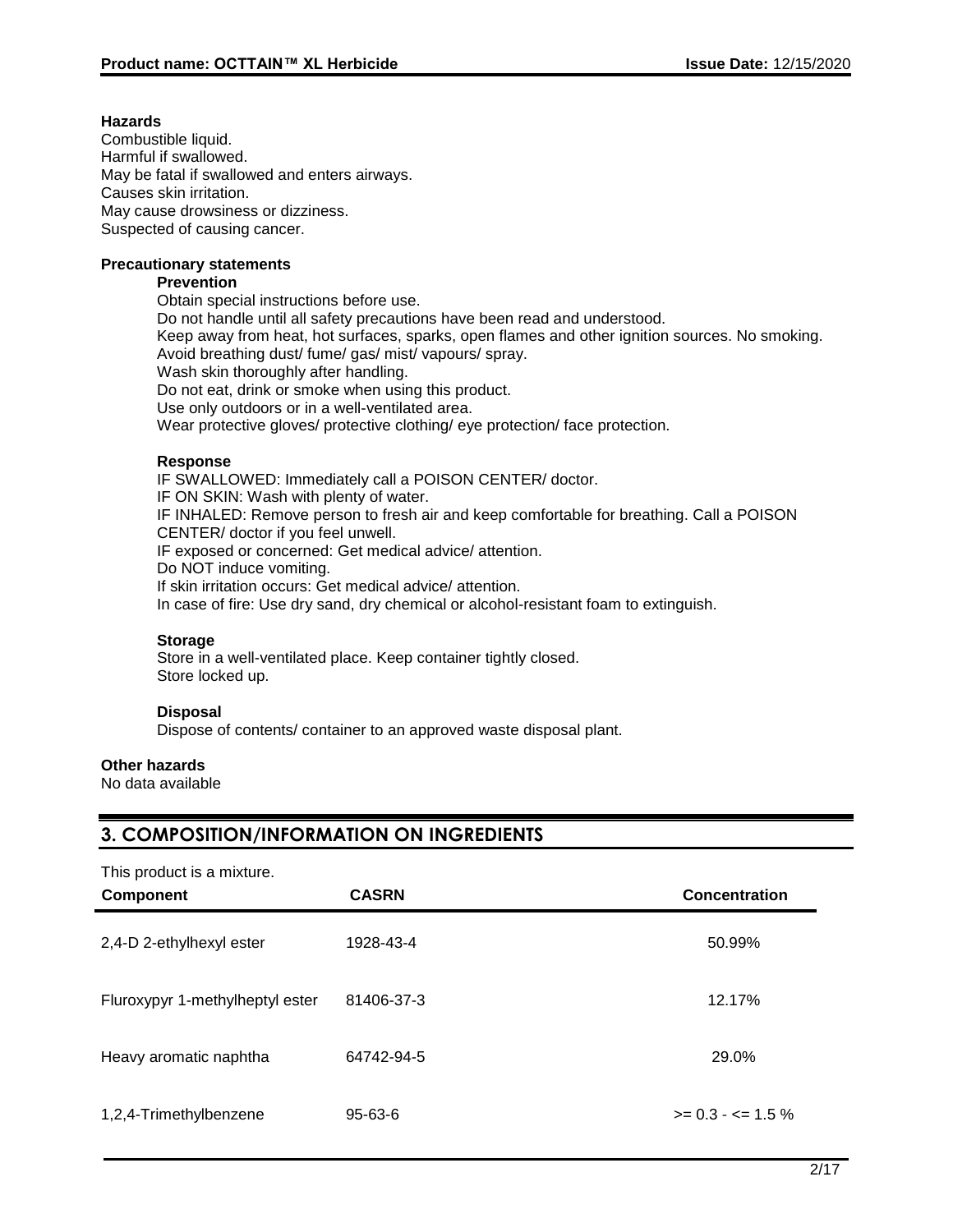| Hexanol                                                                                   | $111 - 27 - 3$ | $>= 0.5 - \le 1.3\%$          |
|-------------------------------------------------------------------------------------------|----------------|-------------------------------|
| Benzenesulfonic acid, mono-C11- 68953-96-8<br>13-branched alkyl derivs.,<br>calcium salts |                | $>= 1.2 - \le 2.4\%$          |
| Naphthalene                                                                               | $91 - 20 - 3$  | $>= 0.02 - \epsilon = 0.4 \%$ |
| <b>Balance</b>                                                                            | Not available  | $>=$ 3.44 - $<=$ 4.62 %       |

# **4. FIRST AID MEASURES**

#### **Description of first aid measures General advice:**

First Aid responders should pay attention to self-protection and use the recommended protective clothing (chemical resistant gloves, splash protection). If potential for exposure exists refer to Section 8 for specific personal protective equipment.

**Inhalation:** Move person to fresh air. If person is not breathing, call an emergency responder or ambulance, then give artificial respiration; if by mouth to mouth use rescuer protection (pocket mask etc). Call a poison control center or doctor for treatment advice.

**Skin contact:** Take off contaminated clothing. Rinse skin immediately with plenty of water for 15-20 minutes. Call a poison control center or doctor for treatment advice. Suitable emergency safety shower facility should be available in work area.

**Eye contact:** Hold eyes open and rinse slowly and gently with water for 15-20 minutes. Remove contact lenses, if present, after the first 5 minutes, then continue rinsing eyes. Call a poison control center or doctor for treatment advice. Suitable emergency eye wash facility should be available in work area.

**Ingestion:** Immediately call a poison control center or doctor. Do not induce vomiting unless told to do so by a poison control center or doctor. Do not give any liquid to the person. Do not give anything by mouth to an unconscious person.

#### **Most important symptoms and effects, both acute and delayed:**

Aside from the information found under Description of first aid measures (above) and Indication of immediate medical attention and special treatment needed (below), any additional important symptoms and effects are described in Section 11: Toxicology Information.

#### **Indication of any immediate medical attention and special treatment needed**

**Notes to physician:** If lavage is performed, suggest endotracheal and/or esophageal control. Danger from lung aspiration must be weighed against toxicity when considering emptying the stomach. The decision of whether to induce vomiting or not should be made by a physician. No specific antidote. Treatment of exposure should be directed at the control of symptoms and the clinical condition of the patient. Have the Safety Data Sheet, and if available, the product container or label with you when calling a poison control center or doctor, or going for treatment. Skin contact may aggravate preexisting dermatitis.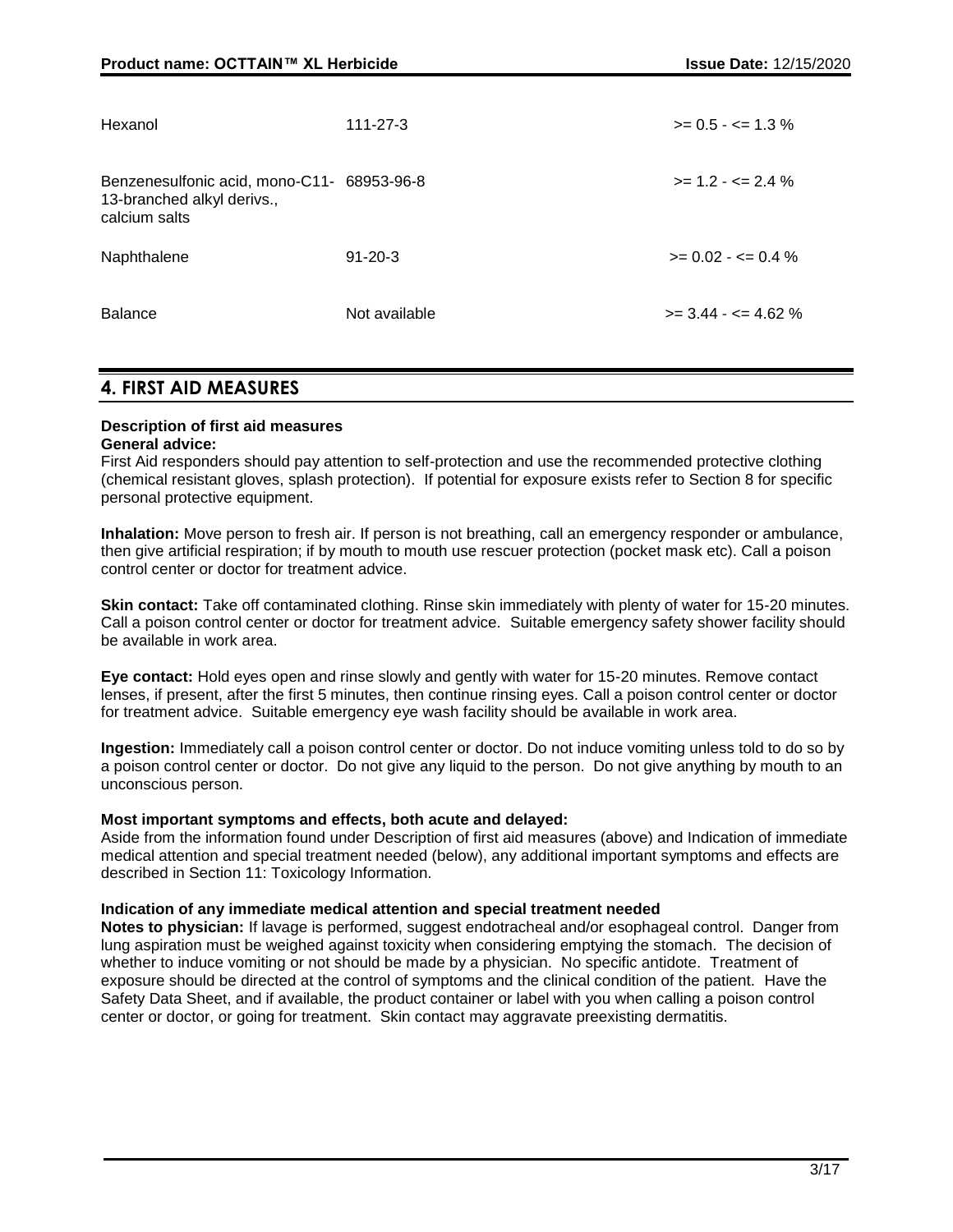# **5. FIRE-FIGHTING MEASURES**

**Suitable extinguishing media:** Water fog or fine spray. Dry chemical fire extinguishers. Carbon dioxide fire extinguishers. Foam. Alcohol resistant foams (ATC type) are preferred. General purpose synthetic foams (including AFFF) or protein foams may function, but will be less effective.

#### **Unsuitable extinguishing media:** No data available

## **Special hazards arising from the substance or mixture**

**Hazardous combustion products:** During a fire, smoke may contain the original material in addition to combustion products of varying composition which may be toxic and/or irritating. Combustion products may include and are not limited to: Hydrogen chloride. Carbon monoxide. Carbon dioxide.

**Unusual Fire and Explosion Hazards:** Container may rupture from gas generation in a fire situation. Violent steam generation or eruption may occur upon application of direct water stream to hot liquids. Dense smoke is produced when product burns.

# **Advice for firefighters**

**Fire Fighting Procedures:** Keep people away. Isolate fire and deny unnecessary entry. Consider feasibility of a controlled burn to minimize environment damage. Foam fire extinguishing system is preferred because uncontrolled water can spread possible contamination. Use water spray to cool fire exposed containers and fire affected zone until fire is out and danger of reignition has passed. Fight fire from protected location or safe distance. Consider the use of unmanned hose holders or monitor nozzles. Immediately withdraw all personnel from the area in case of rising sound from venting safety device or discoloration of the container. Burning liquids may be extinguished by dilution with water. Do not use direct water stream. May spread fire. Move container from fire area if this is possible without hazard. Burning liquids may be moved by flushing with water to protect personnel and minimize property damage. Contain fire water run-off if possible. Fire water run-off, if not contained, may cause environmental damage. Review the "Accidental Release Measures" and the "Ecological Information" sections of this (M)SDS.

**Special protective equipment for firefighters:** Wear positive-pressure self-contained breathing apparatus (SCBA) and protective fire fighting clothing (includes fire fighting helmet, coat, trousers, boots, and gloves). Avoid contact with this material during fire fighting operations. If contact is likely, change to full chemical resistant fire fighting clothing with self-contained breathing apparatus. If this is not available, wear full chemical resistant clothing with self-contained breathing apparatus and fight fire from a remote location. For protective equipment in post-fire or non-fire clean-up situations, refer to the relevant sections.

# **6. ACCIDENTAL RELEASE MEASURES**

**Personal precautions, protective equipment and emergency procedures:** Isolate area. Keep unnecessary and unprotected personnel from entering the area. Refer to section 7, Handling, for additional precautionary measures. No smoking in area. Use appropriate safety equipment. For additional information, refer to Section 8, Exposure Controls and Personal Protection.

**Environmental precautions:** Prevent from entering into soil, ditches, sewers, waterways and/or groundwater. See Section 12, Ecological Information. Spills or discharge to natural waterways is likely to kill aquatic organisms.

**Methods and materials for containment and cleaning up:** Contain spilled material if possible. Small spills: Absorb with materials such as: Clay. Dirt. Sand. Sweep up. Collect in suitable and properly labeled containers. Large spills: Contact the company for clean-up assistance.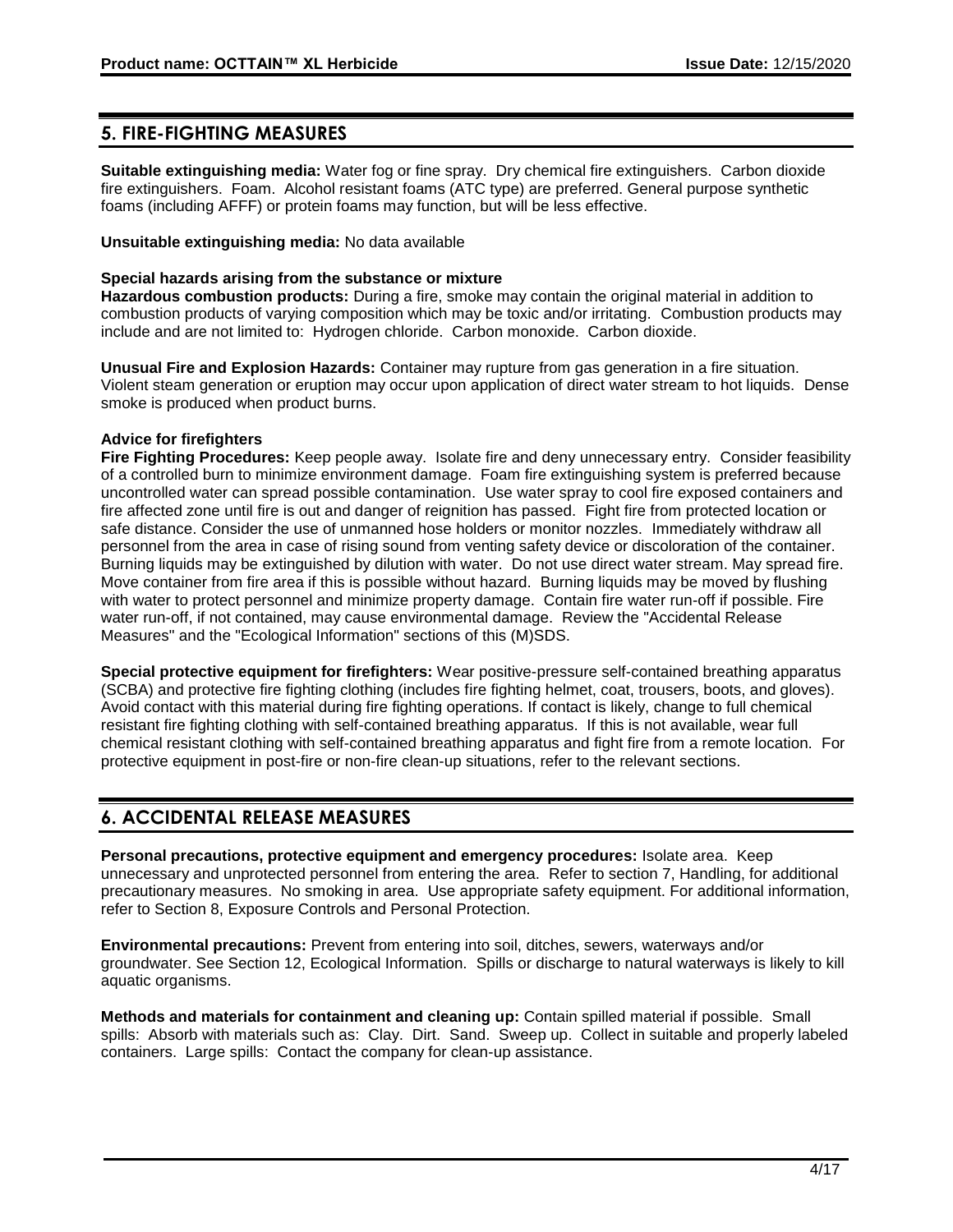# **7. HANDLING AND STORAGE**

**Precautions for safe handling:** Keep out of reach of children. Keep away from heat, sparks and flame. Avoid contact with eyes, skin, and clothing. Avoid breathing vapor or mist. Do not swallow. Wash thoroughly after handling. Use with adequate ventilation. Containers, even those that have been emptied, can contain vapors. Do not cut, drill, grind, weld, or perform similar operations on or near empty containers. See Section 8, EXPOSURE CONTROLS AND PERSONAL PROTECTION.

**Conditions for safe storage:** Store in a dry place. Store in original container. Keep container tightly closed when not in use. Do not store near food, foodstuffs, drugs or potable water supplies.

# **8. EXPOSURE CONTROLS/PERSONAL PROTECTION**

#### **Control parameters**

If exposure limits exist, they are listed below. If no exposure limits are displayed, then no values are applicable.

Consult local authorities for recommended exposure limits.

| Component                          | <b>Regulation</b> | <b>Type of listing</b> | <b>Value/Notation</b>         |
|------------------------------------|-------------------|------------------------|-------------------------------|
| 2,4-D 2-ethylhexyl ester           | Dow IHG           |                        | 10 mg/m3                      |
|                                    | CA ON OEL         | <b>TWAEV</b>           | 10 mg/m3, As 2,4-D            |
|                                    | CA BC OEL         | <b>TWA</b>             | $10$ mg/m $3$                 |
|                                    | CA BC OEL         | <b>STEL</b>            | 20 mg/m3                      |
| Fluroxypyr 1-methylheptyl<br>ester | Dow IHG           | TWA                    | $10 \text{ mg/m}$ 3           |
| Heavy aromatic naphtha             | <b>ACGIH</b>      | <b>TWA</b>             | 200 mg/m3, total              |
|                                    |                   |                        | hydrocarbon vapor             |
|                                    | Corteva OEL       | <b>TWA</b>             | 100 mg/m3                     |
|                                    | Corteva OEL       | <b>STEL</b>            | 300 mg/m3                     |
|                                    | CA AB OEL         | <b>TWA</b>             | 200 mg/m3, total              |
|                                    |                   |                        | hydrocarbon vapor             |
| 1,2,4-Trimethylbenzene             | <b>ACGIH</b>      | <b>TWA</b>             | 25 ppm                        |
|                                    | CA BC OEL         | TWA                    | 25 ppm                        |
|                                    | CA AB OEL         | <b>TWA</b>             | 123 mg/m3 25 ppm              |
|                                    | CA QC OEL         | <b>TWAEV</b>           | 123 mg/m3 25 ppm              |
| Hexanol                            | <b>US WEEL</b>    | <b>TWA</b>             | 40 ppm                        |
| Naphthalene                        | <b>ACGIH</b>      | <b>TWA</b>             | 10 ppm                        |
|                                    | CA AB OEL         | <b>TWA</b>             | $52 \text{ mg/m}$ 3<br>10 ppm |
|                                    | CA AB OEL         | <b>STEL</b>            | 79 mg/m3 15 ppm               |
|                                    | CA BC OEL         | <b>TWA</b>             | 10 ppm                        |
|                                    | CA BC OEL         | <b>STEL</b>            | 15 ppm                        |
|                                    | CA QC OEL         | <b>TWAEV</b>           | $52 \text{ mg/m}$ 3<br>10 ppm |
|                                    | CA QC OEL         | <b>STEV</b>            | 79 mg/m3 15 ppm               |

RECOMMENDATIONS IN THIS SECTION ARE FOR MANUFACTURING, COMMERCIAL BLENDING AND PACKAGING WORKERS. APPLICATORS AND HANDLERS SHOULD SEE THE PRODUCT LABEL FOR PROPER PERSONAL PROTECTIVE EQUIPMENT AND CLOTHING.

#### **Exposure controls**

**Engineering controls:** Use local exhaust ventilation, or other engineering controls to maintain airborne levels below exposure limit requirements or guidelines. If there are no applicable exposure limit requirements or guidelines, general ventilation should be sufficient for most operations. Local exhaust ventilation may be necessary for some operations.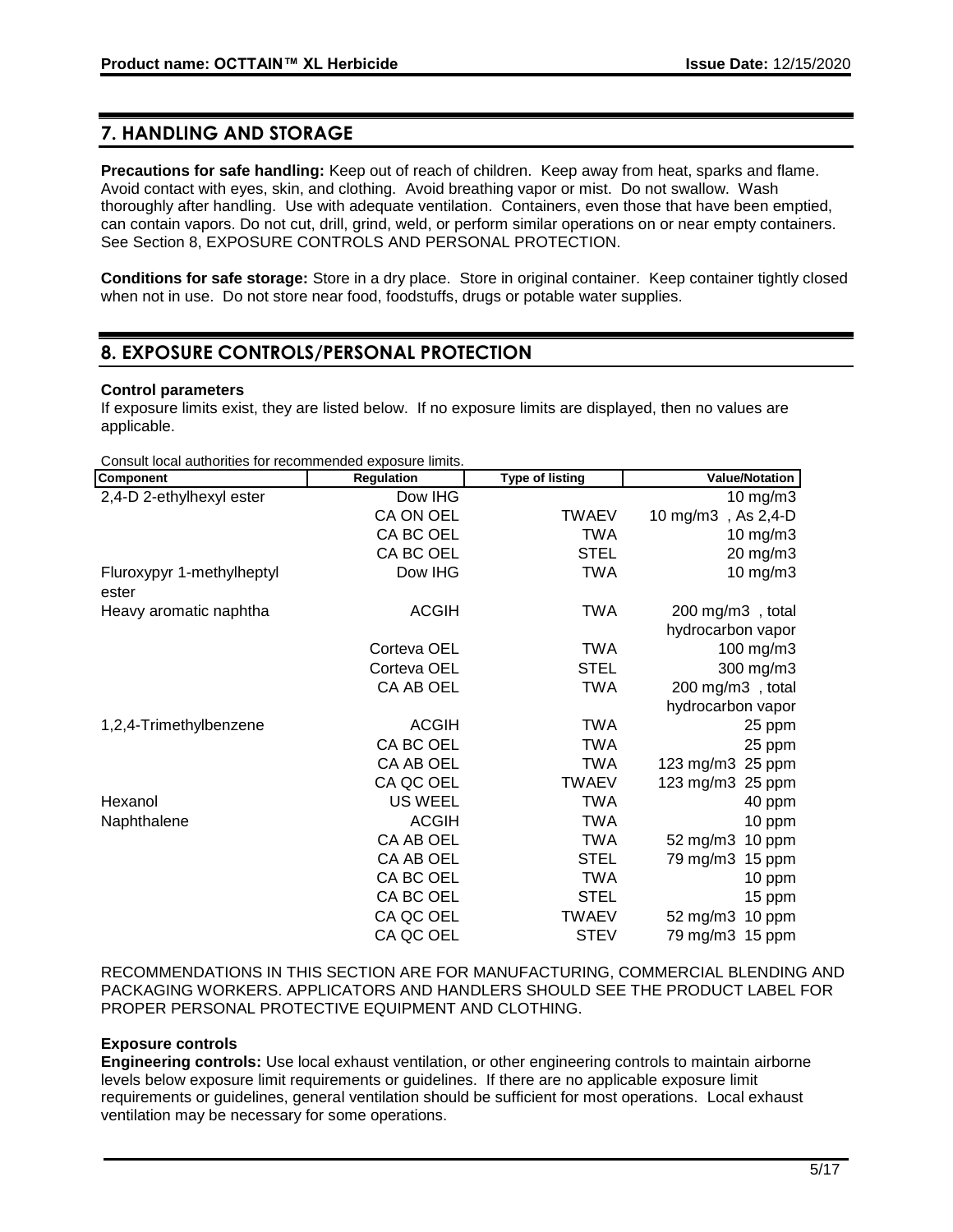#### **Individual protection measures**

**Eve/face protection:** Use safety glasses (with side shields).

## **Skin protection**

**Hand protection:** Use gloves chemically resistant to this material. Examples of preferred glove barrier materials include: Polyethylene. Ethyl vinyl alcohol laminate ("EVAL"). Styrene/butadiene rubber. Examples of acceptable glove barrier materials include: Butyl rubber. Chlorinated polyethylene. Natural rubber ("latex"). Neoprene. Nitrile/butadiene rubber ("nitrile" or "NBR"). Polyvinyl chloride ("PVC" or "vinyl"). NOTICE: The selection of a specific glove for a particular application and duration of use in a workplace should also take into account all relevant workplace factors such as, but not limited to: Other chemicals which may be handled, physical requirements (cut/puncture protection, dexterity, thermal protection), potential body reactions to glove materials, as well as the instructions/specifications provided by the glove supplier.

**Other protection:** Use protective clothing chemically resistant to this material. Selection of specific items such as face shield, boots, apron, or full body suit will depend on the task.

**Respiratory protection:** Respiratory protection should be worn when there is a potential to exceed the exposure limit requirements or guidelines. If there are no applicable exposure limit requirements or guidelines, wear respiratory protection when adverse effects, such as respiratory irritation or discomfort have been experienced, or where indicated by your risk assessment process. For most conditions no respiratory protection should be needed; however, if discomfort is experienced, use an approved air-purifying respirator.

The following should be effective types of air-purifying respirators: Organic vapor cartridge with a particulate pre-filter.

# **9. PHYSICAL AND CHEMICAL PROPERTIES**

## **Appearance**

| Liquid                                       |
|----------------------------------------------|
| Yellow to orange                             |
| Mild                                         |
| No test data available                       |
| 3.92 1% pH Electrode (1% aqueous suspension) |
| Not applicable                               |
| No data available                            |
| No test data available                       |
| closed cup 73.5 °C Closed Cup                |
| No test data available                       |
| Not Applicable                               |
| No test data available                       |
| No test data available                       |
| No test data available                       |
| No test data available                       |
| No test data available                       |
| No test data available                       |
| No data available                            |
| No test data available                       |
| No test data available                       |
| 13.1 mPa.s at 20 °C 6.38 mPa.s at 40 °C      |
|                                              |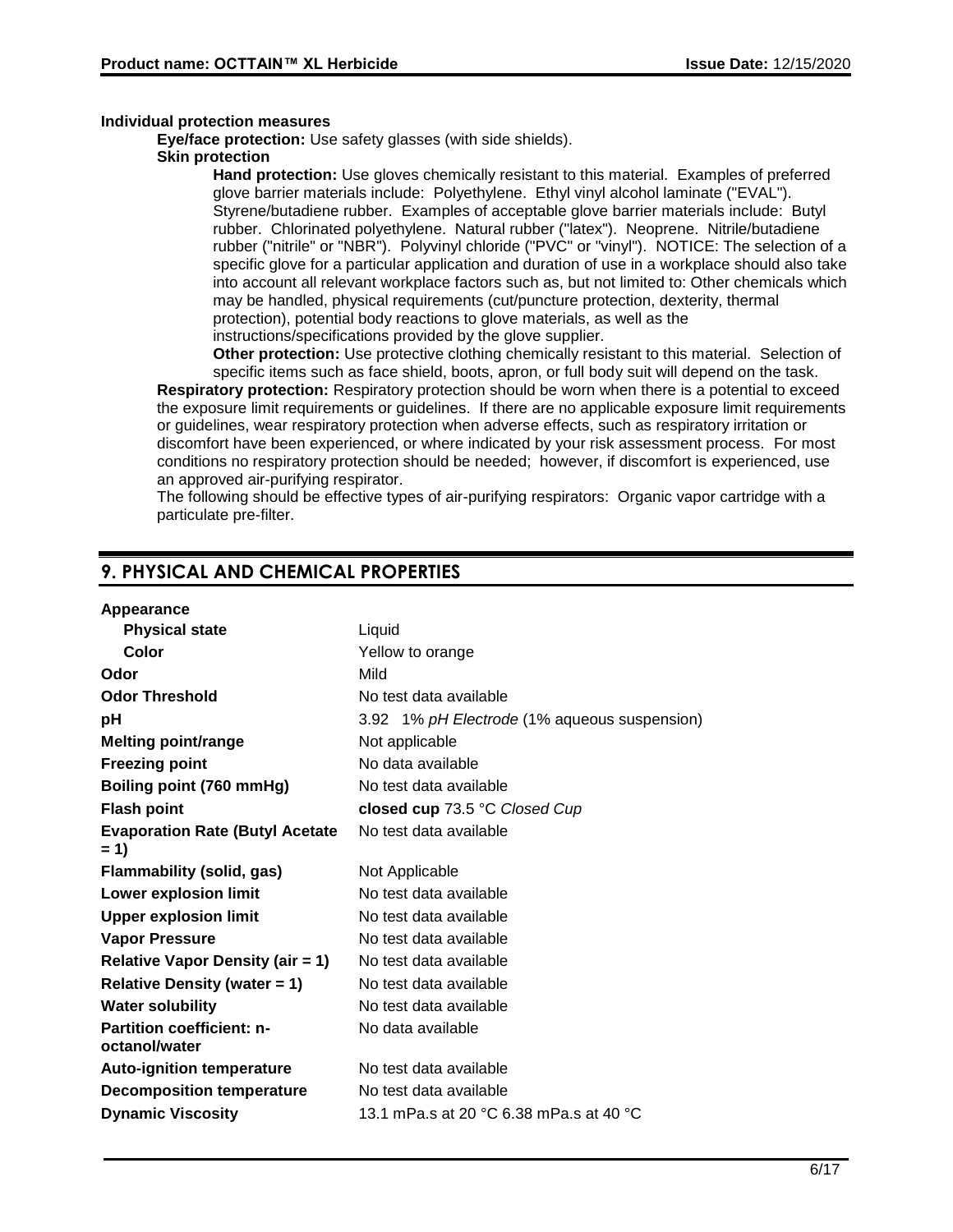| <b>Kinematic Viscosity</b>  | No data available                             |
|-----------------------------|-----------------------------------------------|
| <b>Explosive properties</b> | No.                                           |
| <b>Oxidizing properties</b> | No significant increase (>5C) in temperature. |
| <b>Liquid Density</b>       | 1.0604 g/cm3 at 20 °C Digital density meter   |
| <b>Molecular weight</b>     | No data available                             |

NOTE: The physical data presented above are typical values and should not be construed as a specification.

# **10. STABILITY AND REACTIVITY**

**Reactivity:** No dangerous reaction known under conditions of normal use.

**Chemical stability:** Stable under recommended storage conditions. See Storage, Section 7.

**Possibility of hazardous reactions:** Polymerization will not occur.

**Conditions to avoid:** Exposure to elevated temperatures can cause product to decompose. Generation of gas during decomposition can cause pressure in closed systems.

**Incompatible materials:** Avoid contact with: Acids. Bases. Oxidizers.

**Hazardous decomposition products:** Decomposition products depend upon temperature, air supply and the presence of other materials. Decomposition products can include and are not limited to: Hydrogen chloride.

# **11. TOXICOLOGICAL INFORMATION**

*Toxicological information appears in this section when such data is available.*

#### **Acute toxicity**

#### **Acute oral toxicity**

Low toxicity if swallowed. Small amounts swallowed incidentally as a result of normal handling operations are not likely to cause injury; however, swallowing larger amounts may cause injury. Swallowing may result in gastrointestinal irritation.

As product: LD50, Rat, female, 1,500 mg/kg

#### **Acute dermal toxicity**

Prolonged skin contact is unlikely to result in absorption of harmful amounts.

As product: LD50, Rat, male and female, > 5,000 mg/kg

#### **Acute inhalation toxicity**

No adverse effects are anticipated from single exposure to mist. Excessive exposure may cause irritation to upper respiratory tract (nose and throat). Symptoms of excessive exposure may be anesthetic or narcotic effects; dizziness and drowsiness may be observed.

#### As product:

LC50, Rat, male and female, 4 Hour, dust/mist, > 5.28 mg/l No deaths occurred at this concentration.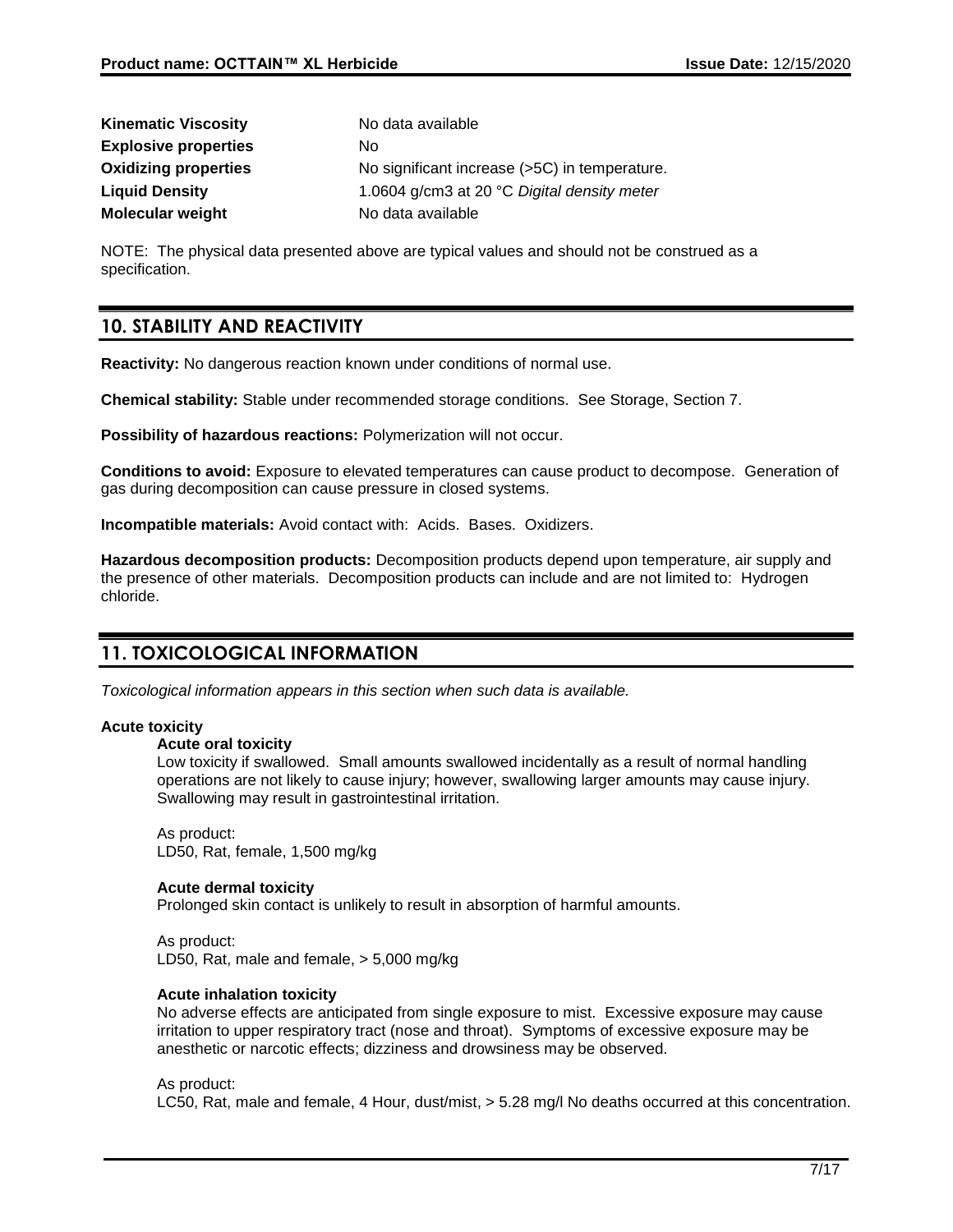#### **Skin corrosion/irritation**

Brief contact may cause slight skin irritation with local redness. May cause drying and flaking of the skin. Effects may be slow to heal.

## **Serious eye damage/eye irritation**

May cause slight eye irritation. Corneal injury is unlikely.

## **Sensitization**

Did not cause allergic skin reactions when tested in guinea pigs.

For respiratory sensitization: No relevant data found.

**Specific Target Organ Systemic Toxicity (Single Exposure)** May cause drowsiness or dizziness.

## **Specific Target Organ Systemic Toxicity (Repeated Exposure)**

For the active ingredient(s): Based on available data, repeated exposures are not anticipated to cause significant adverse effects.

For the minor component(s): In animals, effects have been reported on the following organs: Gastrointestinal tract. Respiratory tract. Kidney.

#### **Carcinogenicity**

Contains naphthalene which has caused cancer in some laboratory animals. In humans, there is limited evidence of cancer in workers involved in naphthalene production. Limited oral studies in rats were negative. For the active ingredient(s): Did not cause cancer in laboratory animals.

#### **Teratogenicity**

For the active ingredient(s): 2,4-D 2-ethylhexyl ester. Has been toxic to the fetus in laboratory animal tests. There is no evidence that these findings are relevant to humans. Did not cause birth defects in laboratory animals.

For the active ingredient(s): Fluroxypyr 1-methylheptyl ester. For the minor component(s): Has been toxic to the fetus in laboratory animals at doses toxic to the mother. Did not cause birth defects in laboratory animals.

#### **Reproductive toxicity**

For the active ingredient(s): Fluroxypyr 1-methylheptyl ester. In animal studies, did not interfere with reproduction. For similar active ingredient(s). 2,4-D 2-ethylhexyl ester. In laboratory animals, excessive doses toxic to the parent animals caused decreased weight and survival of offspring.

#### **Mutagenicity**

For the active ingredient(s): In vitro genetic toxicity studies were negative. Animal genetic toxicity studies were negative.

#### **Aspiration Hazard**

May be fatal if swallowed and enters airways.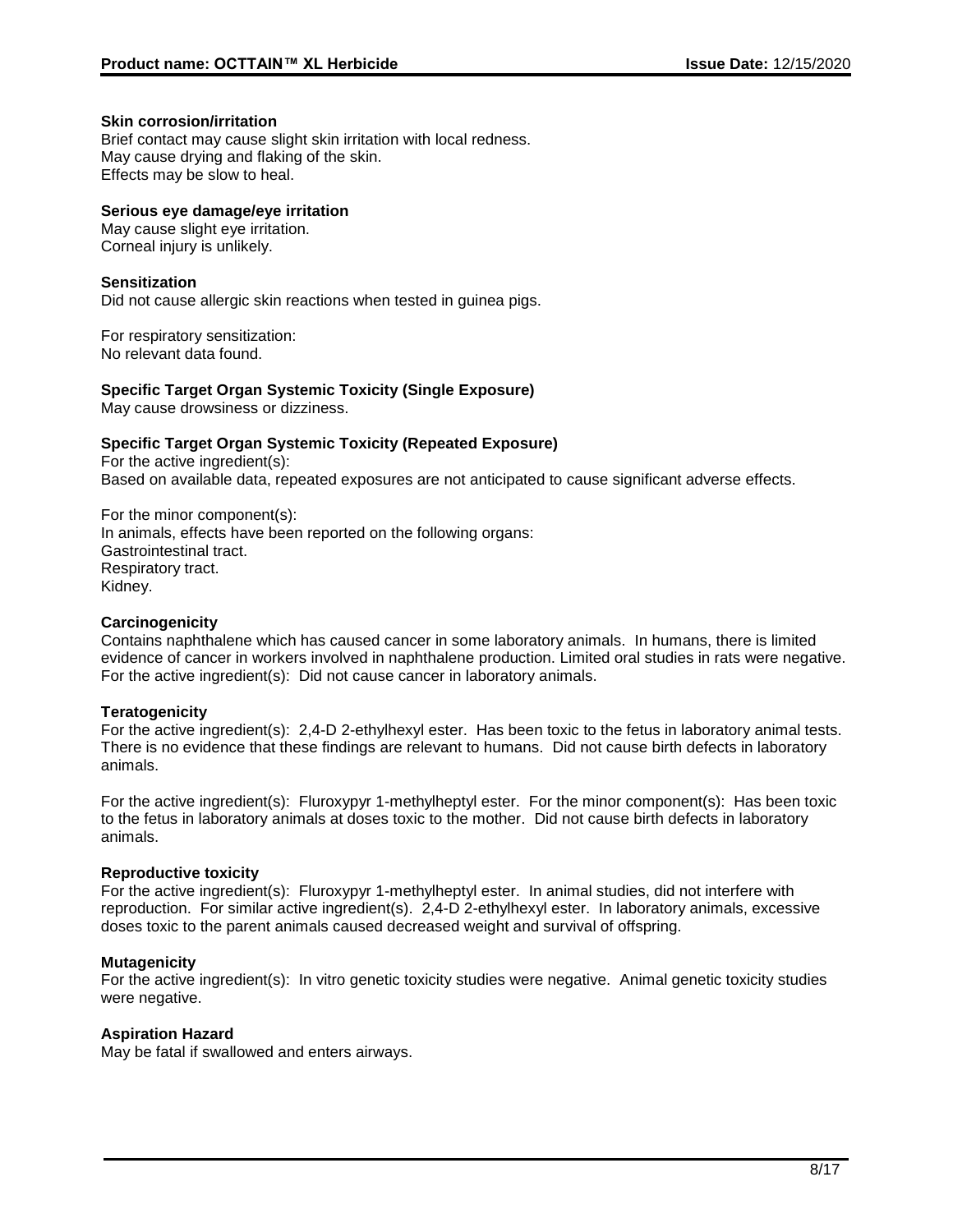# **12. ECOLOGICAL INFORMATION**

*Ecotoxicological information appears in this section when such data is available.*

#### **Toxicity**

## **2,4-D 2-ethylhexyl ester**

#### **Acute toxicity to fish**

Material is highly toxic to aquatic organisms on an acute basis (LC50/EC50 between 0.1 and 1 mg/L in the most sensitive species tested).

LC50, tidewater silverside (Menidia beryllina), flow-through test, 96 Hour, > 1.9 mg/l, OECD Test Guideline 203 or Equivalent

#### **Acute toxicity to aquatic invertebrates**

EC50, Daphnia magna (Water flea), static test, 48 Hour, > 5 mg/l, OECD Test Guideline 202 or **Equivalent** 

#### **Acute toxicity to algae/aquatic plants**

As the ester active substance. EbC50, Skeletonema costatum (marine diatom), static test, 5 d, Biomass, 0.23 mg/l, OECD Test Guideline 201 or Equivalent

#### **Chronic toxicity to aquatic invertebrates**

NOEC, Daphnia magna (Water flea), flow-through test, 21 d, weight, 0.015 mg/l

## **Toxicity to Above Ground Organisms**

Material is slightly toxic to birds on an acute basis (LD50 between 501 and 2000 mg/kg). Material is practically non-toxic to birds on a dietary basis (LC50 > 5000 ppm). oral LD50, Anas platyrhynchos (Mallard duck), 663mg/kg bodyweight. dietary LC50, Anas platyrhynchos (Mallard duck), 5 d, > 5620mg/kg diet. oral LD50, Apis mellifera (bees), > 100micrograms/bee contact LD50, Apis mellifera (bees), > 100micrograms/bee

## **Fluroxypyr 1-methylheptyl ester**

#### **Acute toxicity to fish**

Material is very highly toxic to aquatic organisms on an acute basis (LC50/EC50 <0.1 mg/L in the most sensitive species).

LC50, Oncorhynchus mykiss (rainbow trout), semi-static test, 96 Hour, > 0.225 mg/l, OECD Test Guideline 203 or Equivalent

#### **Acute toxicity to aquatic invertebrates**

EC50, Daphnia magna (Water flea), semi-static test, 48 Hour, > 0.183 mg/l, OECD Test Guideline 202 or Equivalent

Toxicity to aquatic species occurs at concentrations above material's water solubility.

#### **Acute toxicity to algae/aquatic plants**

ErC50, diatom Navicula sp., static test, 72 Hour, 0.24 mg/l, OECD Test Guideline 201 or Equivalent EbC50, alga Scenedesmus sp., 72 Hour, > 0.47 mg/l ErC50, Selenastrum capricornutum (green algae), 96 Hour, > 1.410 mg/l ErC50, Myriophyllum spicatum, 14 d, 0.075 mg/l NOEC, Myriophyllum spicatum, 14 d, 0.031 mg/l

#### **Chronic toxicity to fish**

NOEC, Rainbow trout (Oncorhynchus mykiss), 0.32 mg/l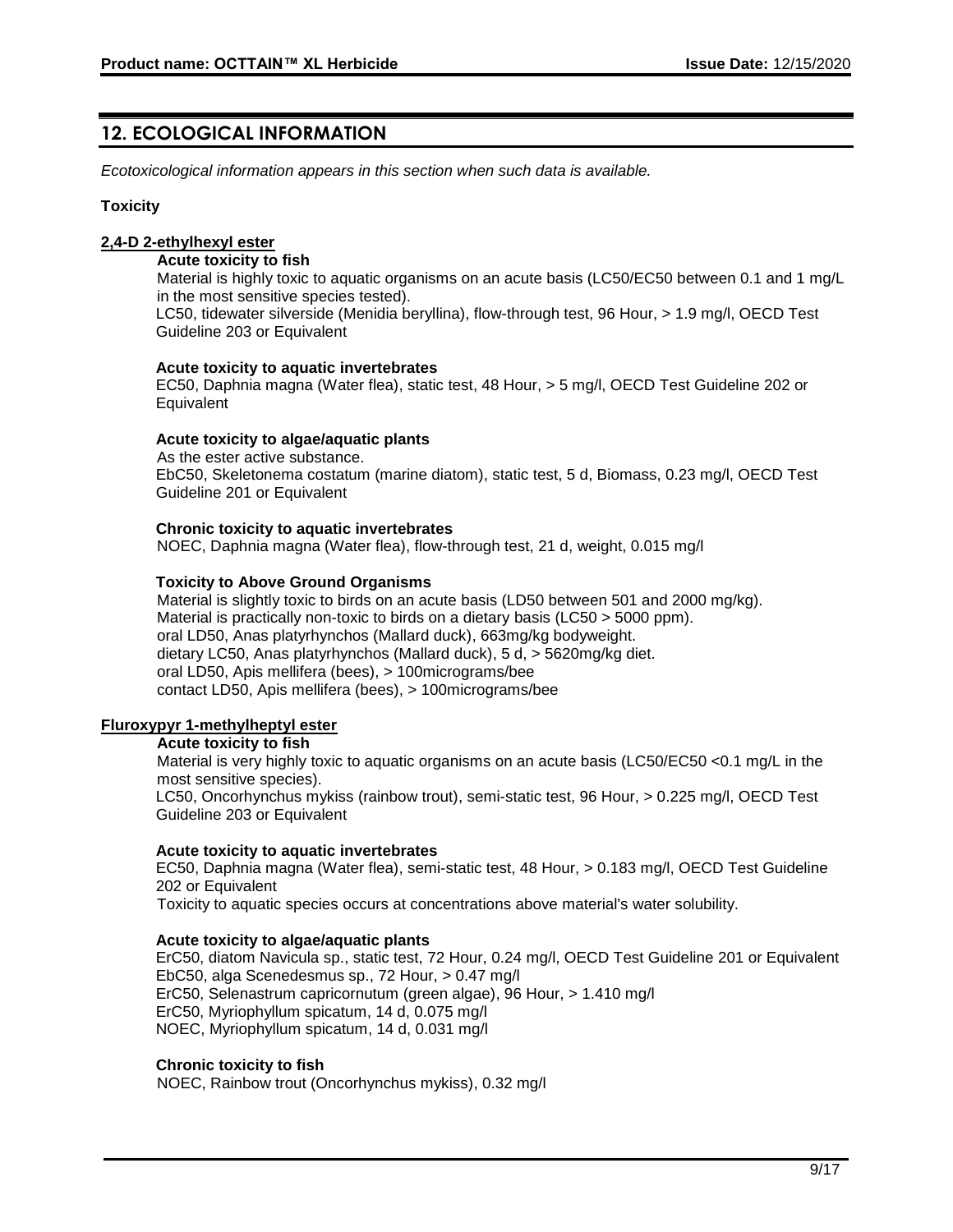#### **Toxicity to Above Ground Organisms**

Material is practically non-toxic to birds on an acute basis (LD50 > 2000 mg/kg). Material is practically non-toxic to birds on a dietary basis (LC50 > 5000 ppm). oral LD50, Colinus virginianus (Bobwhite quail), 5 d, > 2000mg/kg bodyweight. dietary LC50, Colinus virginianus (Bobwhite quail), > 5000mg/kg diet. oral LD50, Apis mellifera (bees), 48 Hour, > 100micrograms/bee contact LD50, Apis mellifera (bees), 48 Hour, > 100micrograms/bee

#### **Toxicity to soil-dwelling organisms**

LC50, Eisenia fetida (earthworms), > 1,000 mg/kg

#### **Heavy aromatic naphtha**

#### **Acute toxicity to fish**

Material is slightly toxic to aquatic organisms on an acute basis (LC50/EC50 between 10 and 100 mg/L in the most sensitive species tested). LC50, Gambusia affinis (Mosquito fish), 96 Hour, 811 mg/l

## **Acute toxicity to algae/aquatic plants**

EC50, Algae, 72 Hour, 21 - 165 mg/l

## **1,2,4-Trimethylbenzene**

## **Acute toxicity to fish**

Material is moderately toxic to aquatic organisms on an acute basis (LC50/EC50 between 1 and 10 mg/L in the most sensitive species tested).

LC50, Pimephales promelas (fathead minnow), flow-through test, 96 Hour, 7.7 mg/l

## **Acute toxicity to aquatic invertebrates**

EC50, Daphnia magna (Water flea), 48 Hour, 3.6 mg/l

#### **Acute toxicity to algae/aquatic plants**

EC50, Desmodesmus subspicatus (green algae), 96 Hour, 2.356 mg/l

#### **Hexanol**

#### **Acute toxicity to fish**

Material is slightly toxic to aquatic organisms on an acute basis (LC50/EC50 between 10 and 100 mg/L in the most sensitive species tested).

LC50, Pimephales promelas (fathead minnow), flow-through test, 96 Hour, 97.2 mg/l, Other guidelines

#### **Acute toxicity to aquatic invertebrates**

EC50, Daphnia magna (Water flea), static test, 24 Hour, 201 mg/l, OECD Test Guideline 202 or **Equivalent** 

#### **Acute toxicity to algae/aquatic plants**

ErC50, Pseudokirchneriella subcapitata (green algae), static test, 72 Hour, Growth rate inhibition, 79.7 mg/l, OECD Test Guideline 201 or Equivalent

# **Toxicity to bacteria**

EC50, Protozoa, 48 Hour, 300.4 mg/l

#### **Benzenesulfonic acid, mono-C11-13-branched alkyl derivs., calcium salts**

#### **Acute toxicity to fish**

Material is slightly toxic to aquatic organisms on an acute basis (LC50/EC50 between 10 and 100 mg/L in the most sensitive species tested). For similar material(s): LC50, zebra fish (Brachydanio rerio), 96 Hour, 31.6 mg/l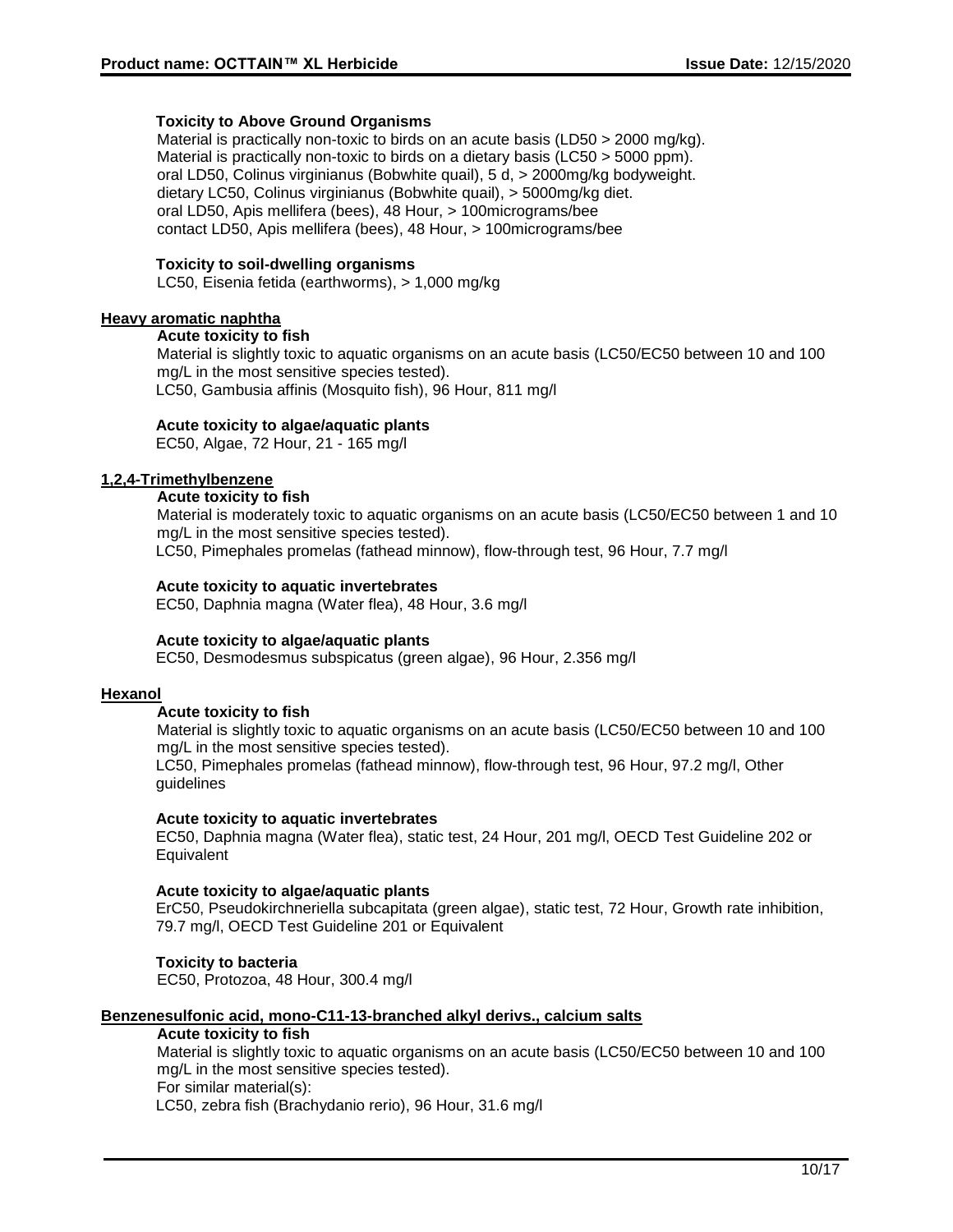#### **Acute toxicity to aquatic invertebrates**

EC50, Daphnia magna (Water flea), 48 Hour, 62 mg/l

#### **Acute toxicity to algae/aquatic plants**

For similar material(s): ErC50, Selenastrum capricornutum (green algae), 96 Hour, Growth rate inhibition, 29 mg/l

#### **Toxicity to bacteria**

For similar material(s): EC50, activated sludge, 3 Hour, Respiration rates., 550 mg/l

#### **Chronic toxicity to fish**

For similar material(s): NOEC, Rainbow trout (Salmo gairdneri), 72 d, survival, 0.23 mg/l

#### **Chronic toxicity to aquatic invertebrates**

For similar material(s): NOEC, Daphnia magna (Water flea), 21 d, number of offspring, 1.18 mg/l

#### **Naphthalene**

#### **Acute toxicity to fish**

Material is highly toxic to aquatic organisms on an acute basis (LC50/EC50 between 0.1 and 1 mg/L in the most sensitive species tested). LC50, Oncorhynchus mykiss (rainbow trout), 96 Hour, 0.11 mg/l

#### **Acute toxicity to aquatic invertebrates**

EC50, Daphnia magna (Water flea), static test, 48 Hour, 1.6 - 24.1 mg/l

#### **Acute toxicity to algae/aquatic plants**

ErC50, Skeletonema costatum (marine diatom), Growth rate inhibition, 72 Hour, 0.4 mg/l

#### **Chronic toxicity to fish**

NOEC, Other, flow-through, 40 d, mortality, 0.37 mg/l

#### **Balance**

**Acute toxicity to fish**

No relevant data found.

#### **Persistence and degradability**

#### **2,4-D 2-ethylhexyl ester**

**Biodegradability:** Biodegradation under aerobic laboratory conditions is below detectable limits (BOD20 or BOD28/ThOD < 2.5%). Biodegradation may occur under aerobic conditions (in the presence of oxygen). 10-day Window: Fail **Biodegradation:** 77 % **Exposure time:** 29 d **Method:** OECD Test Guideline 301B or Equivalent

#### **Biological oxygen demand (BOD)**

| <b>Incubation</b><br>Time | <b>BOD</b> |
|---------------------------|------------|
| 5 d                       | 0.84%      |
| 10 $d$                    | 0.92%      |
| 20d                       | 1.32%      |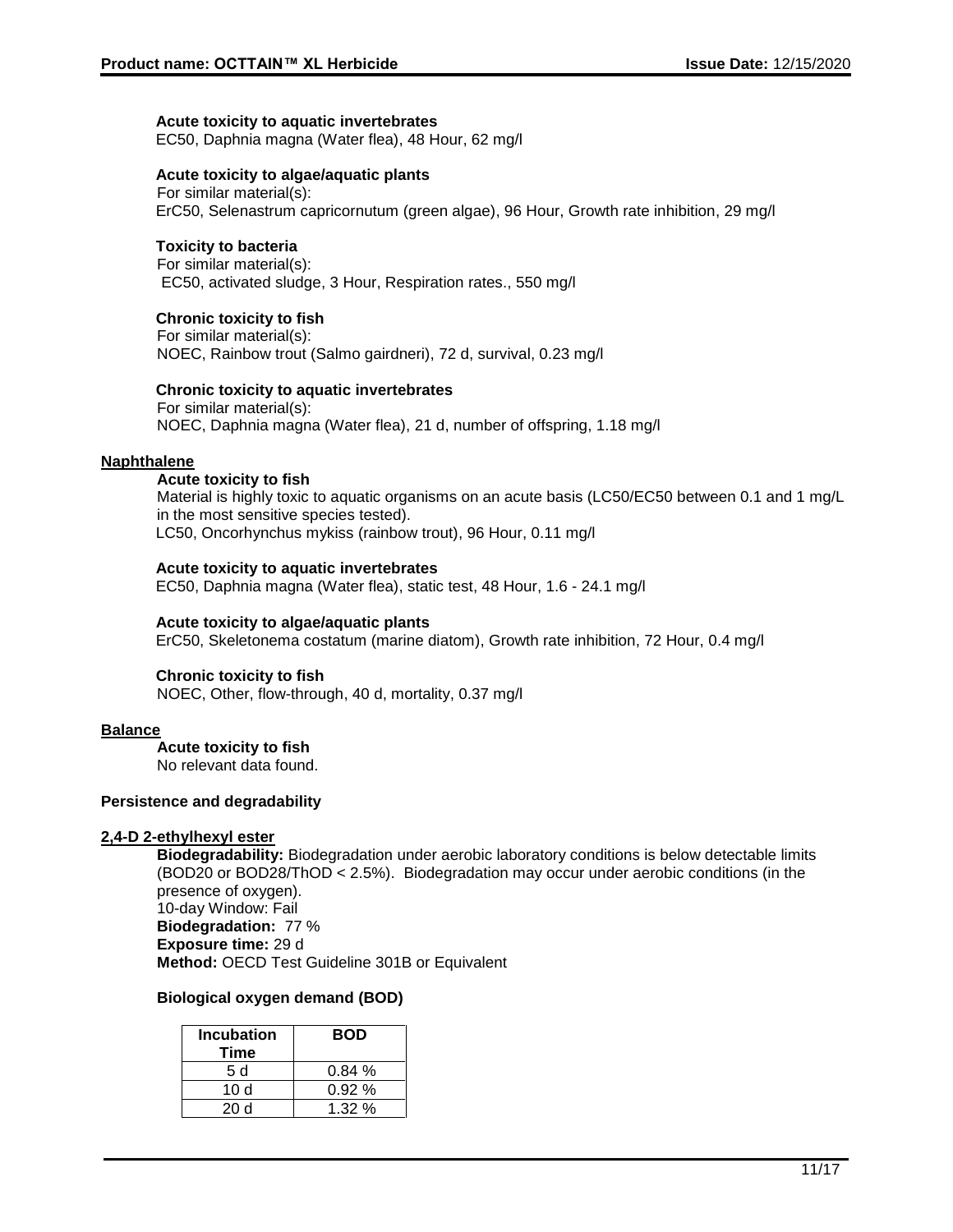#### **Fluroxypyr 1-methylheptyl ester**

**Biodegradability:** Material is not readily biodegradable according to OECD/EEC guidelines. 10-day Window: Fail **Biodegradation:** 32 % **Exposure time:** 28 d **Method:** OECD Test Guideline 301D or Equivalent

#### **Theoretical Oxygen Demand:** 2.2 mg/mg

# **Stability in Water (1/2-life)**

Hydrolysis, half-life, 454 d

#### **Heavy aromatic naphtha**

**Biodegradability:** Material is not readily biodegradable according to OECD/EEC guidelines.

#### **1,2,4-Trimethylbenzene**

**Biodegradability:** Material is ultimately biodegradable (reaches > 70% mineralization in OECD test(s) for inherent biodegradability).

**Biodegradation:** 100 % **Exposure time:** 1 d

**Theoretical Oxygen Demand:** 3.19 mg/mg

#### **Photodegradation**

**Test Type:** Half-life (indirect photolysis) **Sensitization:** OH radicals **Atmospheric half-life:** 0.641 d **Method:** Estimated.

#### **Hexanol**

**Biodegradability:** Material is readily biodegradable. Passes OECD test(s) for ready biodegradability. 10-day Window: Pass **Biodegradation:** 61 % **Exposure time:** 30 d **Method:** OECD Test Guideline 301D or Equivalent 10-day Window: Pass **Biodegradation:** 77 % **Exposure time:** 30 d **Method:** OECD Test Guideline 301D or Equivalent

#### **Benzenesulfonic acid, mono-C11-13-branched alkyl derivs., calcium salts**

**Biodegradability:** 10-day Window: Fail **Biodegradation:** 2.9 % **Exposure time:** 28 d **Method:** OECD Test Guideline 301E or Equivalent

#### **Naphthalene**

**Biodegradability:** Biodegradation under aerobic static laboratory conditions is high (BOD20 or BOD28/ThOD > 40%).

**Theoretical Oxygen Demand:** 3.00 mg/mg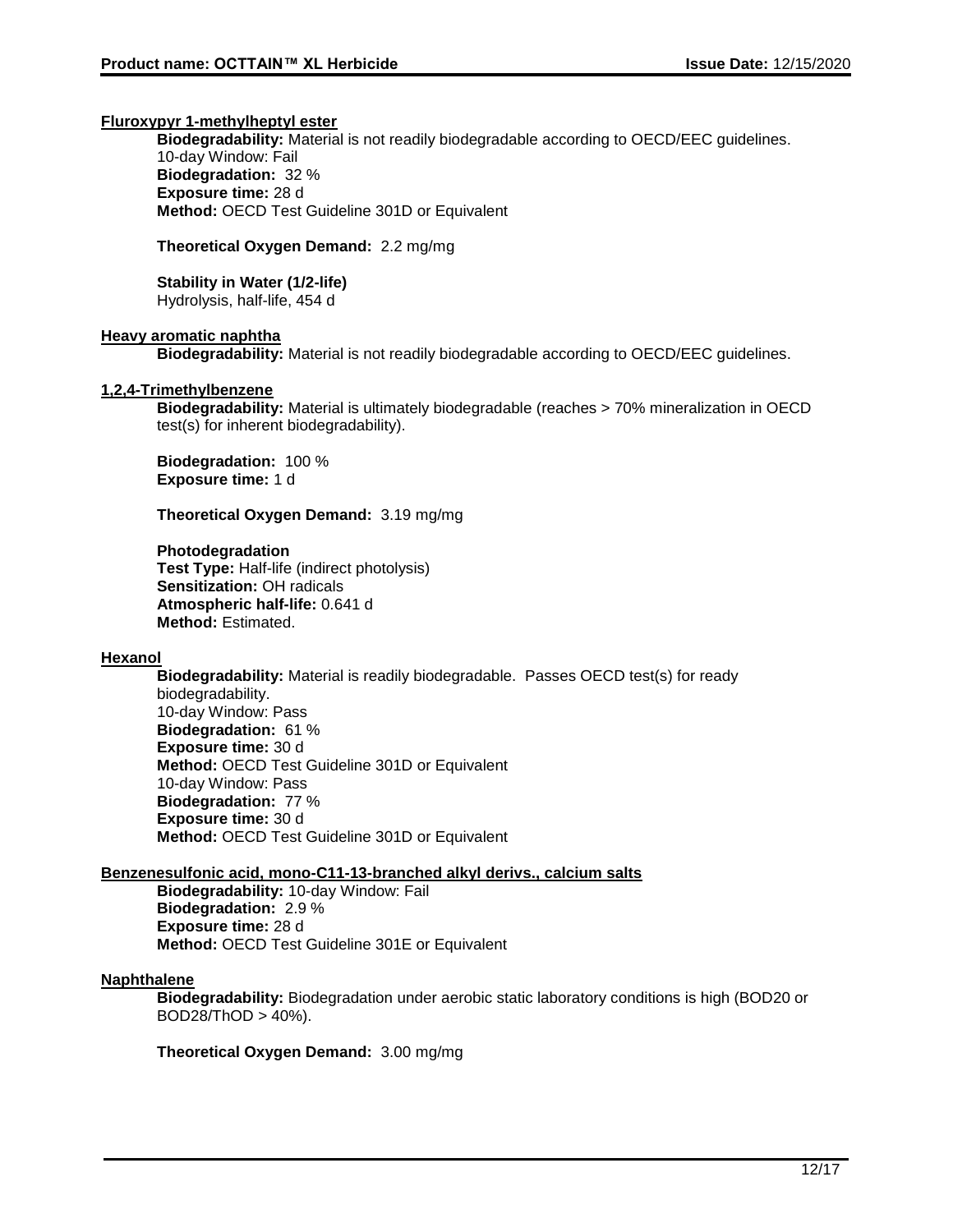#### **Biological oxygen demand (BOD)**

| <b>Incubation</b><br>Time | <b>BOD</b> |
|---------------------------|------------|
| 5 d                       | 57.000 %   |
| 10 $d$                    | 71.000 %   |
| 20d                       | 71.000 %   |

#### **Photodegradation**

**Test Type:** Half-life (indirect photolysis) **Sensitization:** OH radicals **Atmospheric half-life:** 5.9 Hour **Method:** Estimated.

#### **Balance**

**Biodegradability:** No relevant data found.

#### **Bioaccumulative potential**

#### **2,4-D 2-ethylhexyl ester**

**Bioaccumulation:** For similar active ingredient(s). 2,4-Dichlorophenoxyacetic acid. Bioconcentration potential is low (BCF < 100 or Log Pow < 3). **Partition coefficient: n-octanol/water(log Pow):** 0.83 at 25 °C Measured **Bioconcentration factor (BCF):** 10

#### **Fluroxypyr 1-methylheptyl ester**

**Bioaccumulation:** Bioconcentration potential is low (BCF < 100 or Log Pow < 3). **Partition coefficient: n-octanol/water(log Pow):** 5.04 Measured **Bioconcentration factor (BCF):** 26 Oncorhynchus mykiss (rainbow trout) Measured

#### **Heavy aromatic naphtha**

**Bioaccumulation:** For similar material(s): Bioconcentration potential is high (BCF > 3000 or Log Pow between 5 and 7).

#### **1,2,4-Trimethylbenzene**

**Bioaccumulation:** Bioconcentration potential is moderate (BCF between 100 and 3000 or Log Pow between 3 and 5).

**Partition coefficient: n-octanol/water(log Pow):** 3.63 Measured

**Bioconcentration factor (BCF):** 33 - 275 Cyprinus carpio (Carp) 56 d Measured

#### **Hexanol**

**Bioaccumulation:** Bioconcentration potential is low (BCF < 100 or Log Pow < 3). **Partition coefficient: n-octanol/water(log Pow):** 1.8 Measured

#### **Benzenesulfonic acid, mono-C11-13-branched alkyl derivs., calcium salts**

**Bioaccumulation:** Bioconcentration potential is moderate (BCF between 100 and 3000 or Log Pow between 3 and 5).

**Partition coefficient: n-octanol/water(log Pow):** 4.6 OECD Test Guideline 107 or Equivalent

#### **Naphthalene**

**Bioaccumulation:** Bioconcentration potential is moderate (BCF between 100 and 3000 or Log Pow between 3 and 5).

**Partition coefficient: n-octanol/water(log Pow):** 3.4 OECD Test Guideline 107 **Bioconcentration factor (BCF):** 40 - 300 Fish 28 d Measured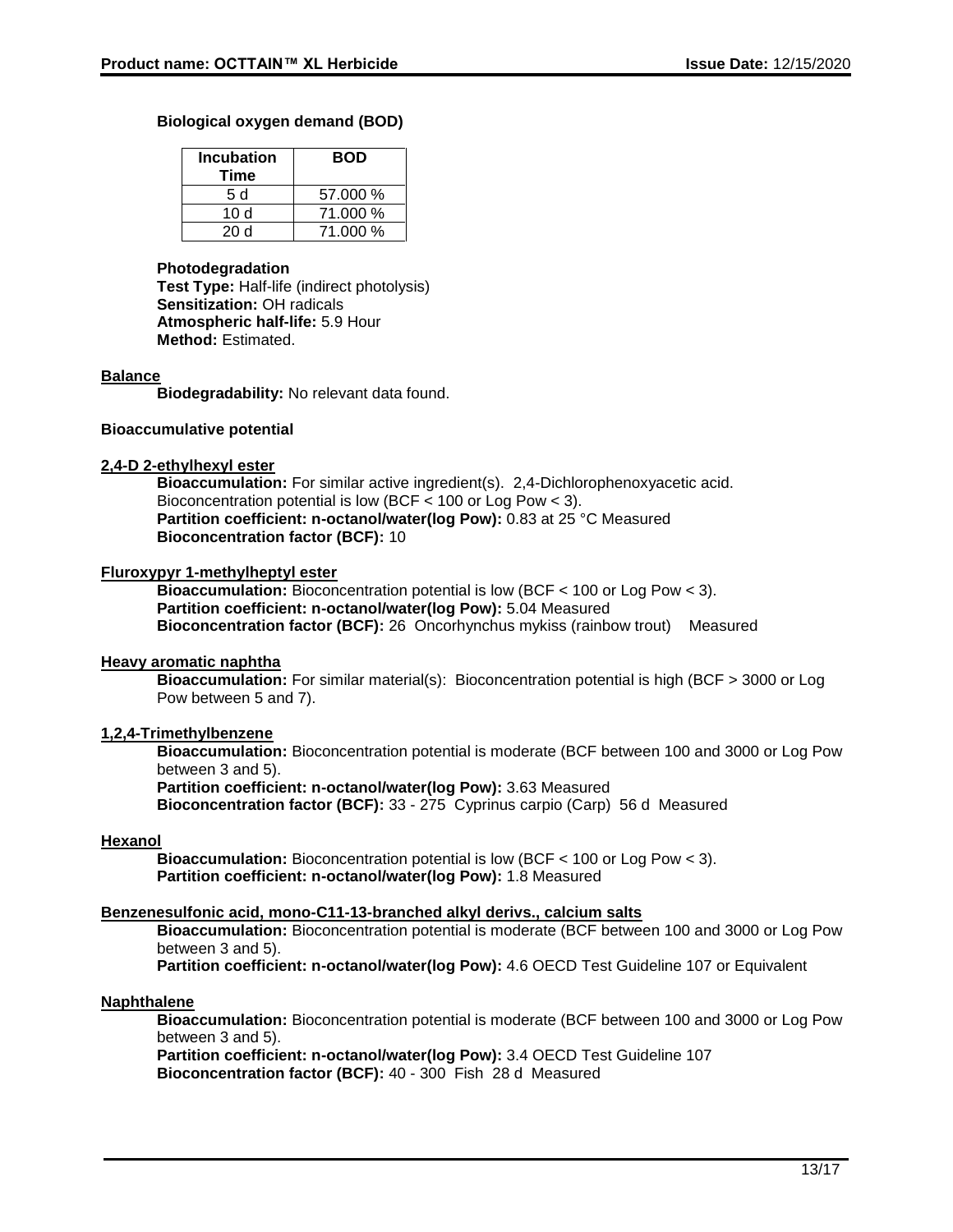#### **Balance**

**Bioaccumulation:** No relevant data found.

#### **Mobility in soil**

#### **2,4-D 2-ethylhexyl ester**

Calculation of meaningful sorption data was not possible due to very rapid degradation in the soil. For the degradation product: 2,4-Dichlorophenoxyacetic acid. Expected to be relatively immobile in soil (Koc > 5000).

#### **Fluroxypyr 1-methylheptyl ester**

Expected to be relatively immobile in soil (Koc > 5000). **Partition coefficient (Koc):** 6200 - 43000

#### **Heavy aromatic naphtha**

No relevant data found.

#### **1,2,4-Trimethylbenzene**

Potential for mobility in soil is low (Koc between 500 and 2000). **Partition coefficient (Koc):** 720 Estimated.

#### **Hexanol**

Potential for mobility in soil is very high (Koc between 0 and 50). **Partition coefficient (Koc):** 8.3

#### **Benzenesulfonic acid, mono-C11-13-branched alkyl derivs., calcium salts**

No relevant data found.

#### **Naphthalene**

Potential for mobility in soil is low (Koc between 500 and 2000). **Partition coefficient (Koc):** 664

#### **Balance**

No relevant data found.

# **13. DISPOSAL CONSIDERATIONS**

**Disposal methods:** If wastes and/or containers cannot be disposed of according to the product label directions, disposal of this material must be in accordance with your local or area regulatory authorities. This information presented below only applies to the material as supplied. The identification based on characteristic(s) or listing may not apply if the material has been used or otherwise contaminated. It is the responsibility of the waste generator to determine the toxicity and physical properties of the material generated to determine the proper waste identification and disposal methods in compliance with applicable regulations. If the material as supplied becomes a waste, follow all applicable regional, national and local laws.

# **14. TRANSPORT INFORMATION**

**TDG**

| Proper shipping name    | ENVIRONMENTALLY HAZARDOUS SUBSTANCE, LIQUID, |
|-------------------------|----------------------------------------------|
|                         | N.O.S. (2,4-D Ester, Fluroxypyr-meptyl)      |
| UN number               | UN 3082                                      |
| Class                   | a                                            |
| Packing group           | Ш                                            |
| <b>Marine pollutant</b> | 2,4-D Ester, Fluroxypyr-meptyl               |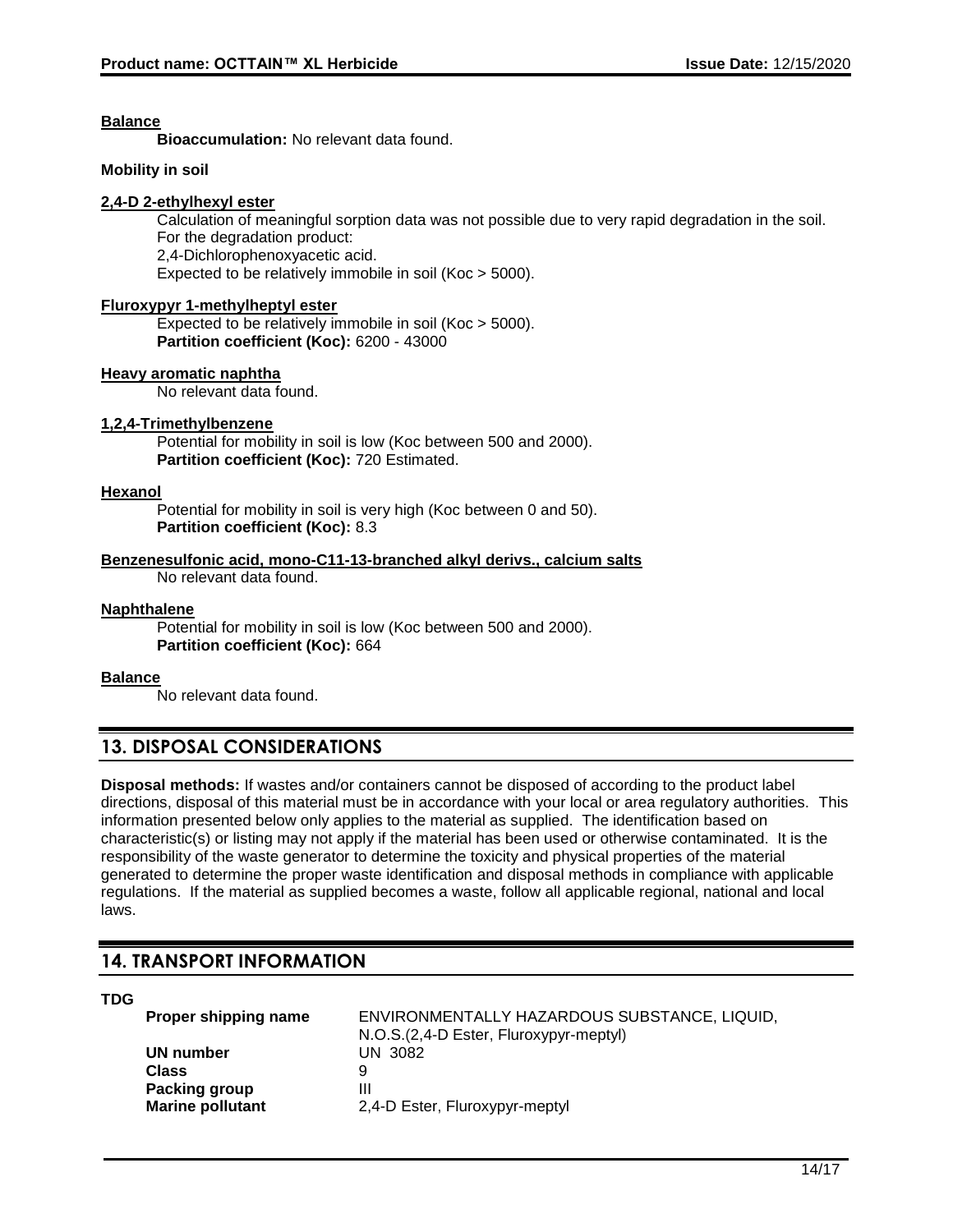#### **Classification for SEA transport (IMO-IMDG):**

| Proper shipping name                                 | ENVIRONMENTALLY HAZARDOUS SUBSTANCE, LIQUID,<br>N.O.S.(2,4-D Ester, Fluroxypyr-meptyl)   |
|------------------------------------------------------|------------------------------------------------------------------------------------------|
| UN number                                            | UN 3082                                                                                  |
| <b>Class</b>                                         | 9                                                                                        |
| Packing group                                        | Ш                                                                                        |
| <b>Marine pollutant</b>                              | 2,4-D Ester, Fluroxypyr-meptyl                                                           |
| <b>Transport in bulk</b>                             | Consult IMO regulations before transporting ocean bulk                                   |
| according to Annex I or II                           |                                                                                          |
| of MARPOL 73/78 and the                              |                                                                                          |
| <b>IBC or IGC Code</b>                               |                                                                                          |
| <b>Classification for AIR transport (IATA/ICAO):</b> |                                                                                          |
| Proper shipping name                                 | Environmentally hazardous substance, liquid, n.o.s. (2,4-D)<br>Ester, Fluroxypyr-meptyl) |
| UN number                                            | <b>UN 3082</b>                                                                           |
| <b>Class</b>                                         | 9                                                                                        |
| <b>Packing group</b>                                 | Ш                                                                                        |
|                                                      |                                                                                          |

#### **Further information:**

Marine Pollutants assigned UN number 3077 and 3082 in single or combination packaging containing a net quantity per single or inner packaging of 5 L or less for liquids or having a net mass per single or inner packaging of 5 KG or less for solids may be transported as non-dangerous goods as provided in section 2.10.2.7 of IMDG code, IATA special provision A197, and ADR/RID special provision 375. NOT REGULATED PER TDG EXEMPTION 1.45.1 FOR ROAD OR RAIL

This information is not intended to convey all specific regulatory or operational requirements/information relating to this product. Transportation classifications may vary by container volume and may be influenced by regional or country variations in regulations. Additional transportation system information can be obtained through an authorized sales or customer service representative. It is the responsibility of the transporting organization to follow all applicable laws, regulations and rules relating to the transportation of the material.

# **15. REGULATORY INFORMATION**

## **National Fire Code of Canada**

Class IIIA

#### **Canadian Domestic Substances List (DSL)**

This product contains chemical substance(s) exempt from CEPA DSL Inventory requirements. It is regulated as a pesticide subject to Pest Control Products Act (PCPA) requirements.

#### **Pest Control Products Act**

Pest Control Products Act ( PCPA ) Registration Number: 30077

Read the PCPA label, authorized under the Pest Control Products Act, prior to using or handling this pest control product.

This chemical is a pest control product registered by Health Canada Pest Management Regulatory Agency and is subject to certain labelling requirements under the Pest Control Products Act (PCPA). There are Canada-specific environmental requirements for handling, use, and disposal of this pest control product that are indicated on the label. These requirements differ from the classification criteria and hazard information required for GHS-consistent safety data sheets. Following is the hazard information required on the pest control products label:

PCPA Label Hazard Communications:

Read the label and booklet before using. Keep out of reach of children.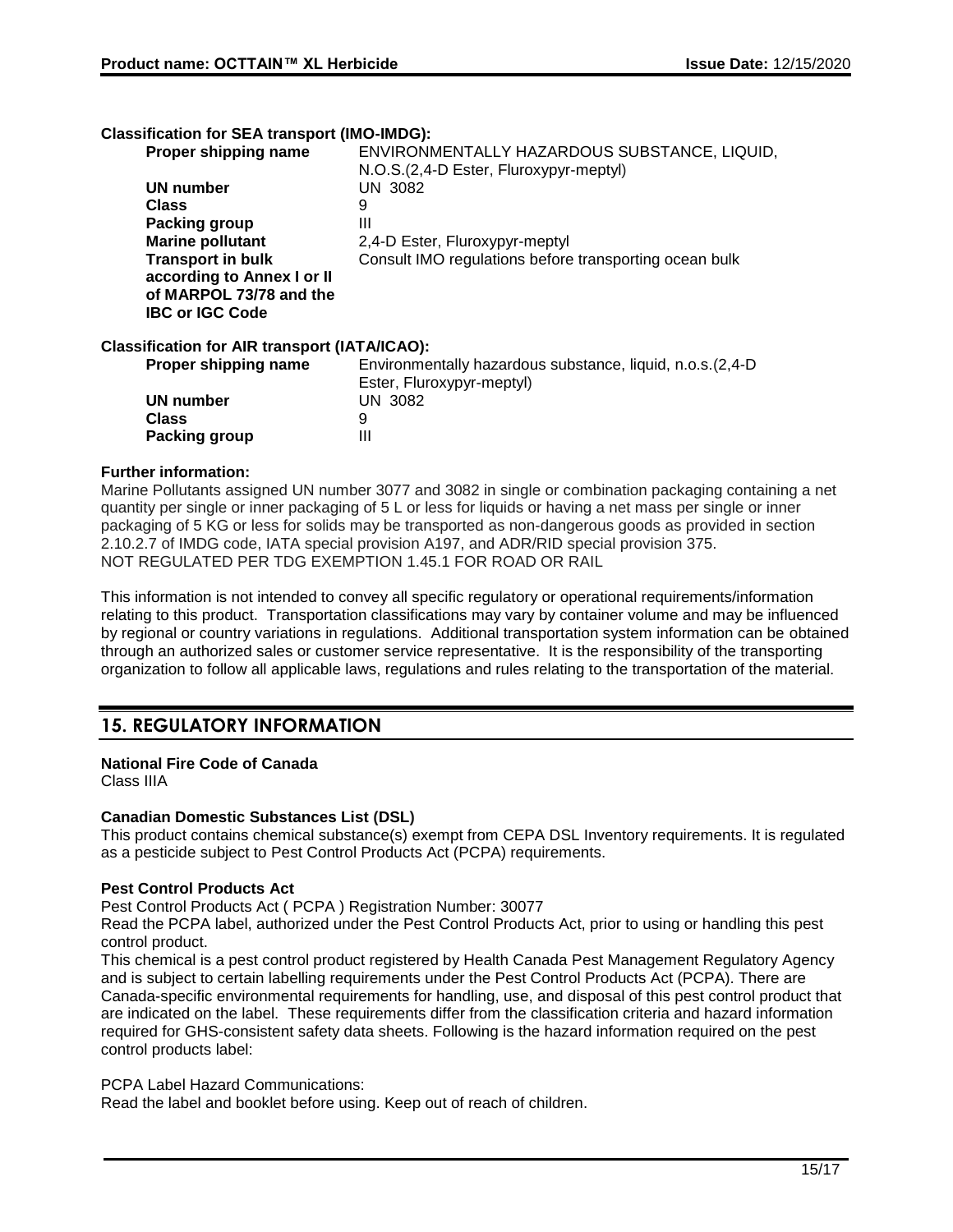## CAUTION POISON

SKIN IRRITANT

This product is toxic to: Non-target terrestrial plants Aquatic organisms

# **16. OTHER INFORMATION**

# **Hazard Rating System**

| Health | <b>Flammability</b> | <b>Instability</b> |
|--------|---------------------|--------------------|
|        |                     |                    |

## **Revision**

Identification Number: 363095 / Issue Date: 12/15/2020 / Version: 4.0 DAS Code: GF-182

Most recent revision(s) are noted by the bold, double bars in left-hand margin throughout this document.

## **Legend**

| USA. ACGIH Threshold Limit Values (TLV)                                           |
|-----------------------------------------------------------------------------------|
| Canada. Alberta, Occupational Health and Safety Code (table 2: OEL)               |
| Canada. British Columbia OEL                                                      |
| Canada. Ontario OELs                                                              |
| Québec. Regulation respecting occupational health and safety, Schedule 1, Part 1: |
| Permissible exposure values for airborne contaminants                             |
| Corteva Occupational Exposure Limit                                               |
| Dow Industrial Hygiene Guideline                                                  |
| 15-minute occupational exposure limit                                             |
| Short-term exposure value                                                         |
| 8-hr TWA                                                                          |
| time-weighted average exposure value                                              |
| USA. Workplace Environmental Exposure Levels (WEEL)                               |
|                                                                                   |

# **Full text of other abbreviations**

AIIC - Australian Inventory of Industrial Chemicals; ASTM - American Society for the Testing of Materials; bw - Body weight; CERCLA - Comprehensive Environmental Response, Compensation, and Liability Act; CMR - Carcinogen, Mutagen or Reproductive Toxicant; DIN - Standard of the German Institute for Standardisation; DOT - Department of Transportation; DSL - Domestic Substances List (Canada); ECx - Concentration associated with x% response; EHS - Extremely Hazardous Substance; ELx - Loading rate associated with x% response; EmS - Emergency Schedule; ENCS - Existing and New Chemical Substances (Japan); ErCx - Concentration associated with x% growth rate response; ERG - Emergency Response Guide; GHS - Globally Harmonized System; GLP - Good Laboratory Practice; HMIS - Hazardous Materials Identification System; IARC - International Agency for Research on Cancer; IATA - International Air Transport Association; IBC - International Code for the Construction and Equipment of Ships carrying Dangerous Chemicals in Bulk; IC50 - Half maximal inhibitory concentration; ICAO - International Civil Aviation Organization; IECSC - Inventory of Existing Chemical Substances in China; IMDG - International Maritime Dangerous Goods; IMO - International Maritime Organization; ISHL - Industrial Safety and Health Law (Japan); ISO - International Organisation for Standardization; KECI - Korea Existing Chemicals Inventory; LC50 - Lethal Concentration to 50 % of a test population; LD50 - Lethal Dose to 50% of a test population (Median Lethal Dose); MARPOL - International Convention for the Prevention of Pollution from Ships; MSHA - Mine Safety and Health Administration; n.o.s. - Not Otherwise Specified; NFPA - National Fire Protection Association; NO(A)EC - No Observed (Adverse) Effect Concentration; NO(A)EL - No Observed (Adverse) Effect Level; NOELR - No